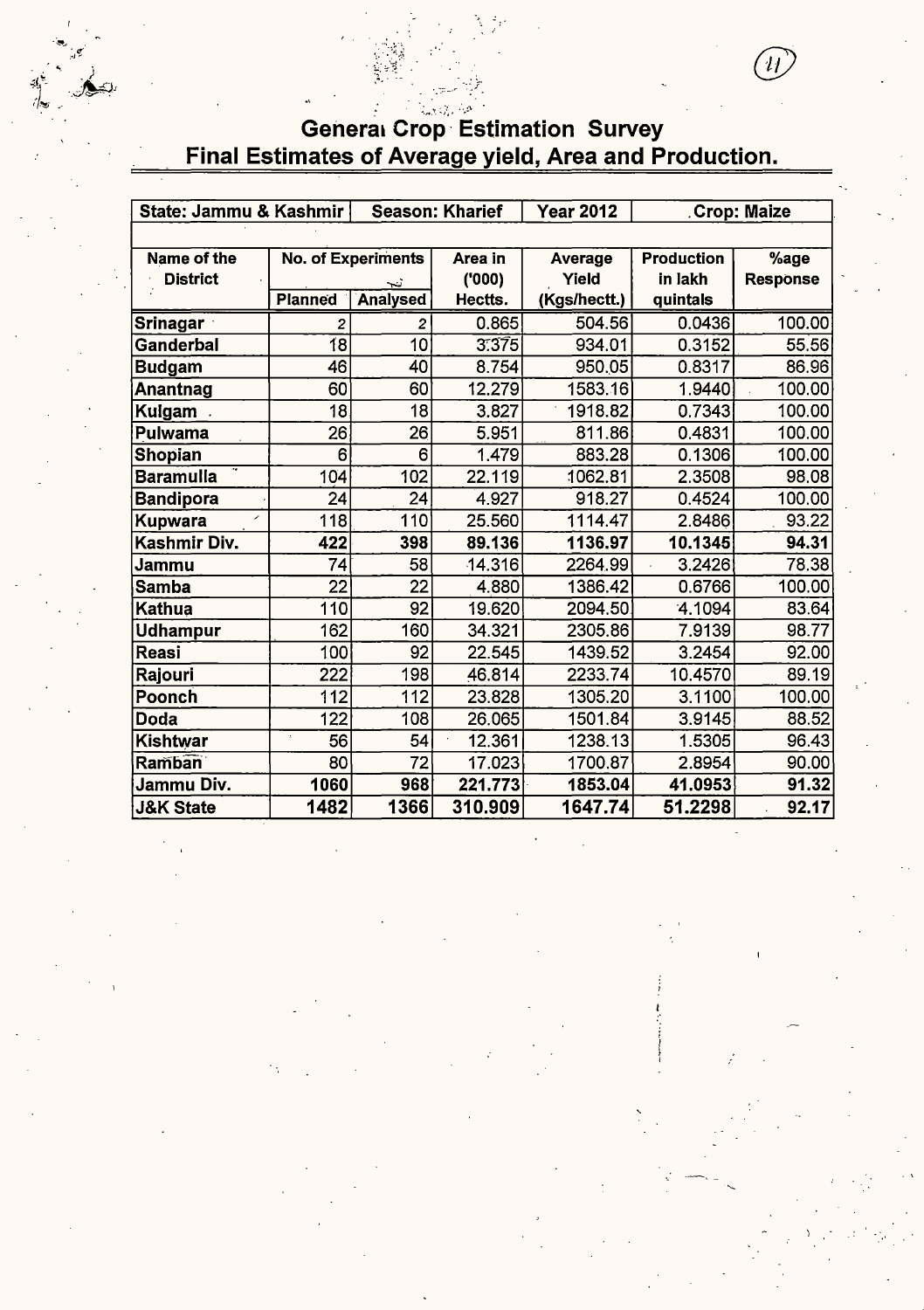|             | Tehsil /                    | <b>No of Experiments</b>                   |                         | Dried Yield         | Av. Yield in       | Area in          | Prod. in          |
|-------------|-----------------------------|--------------------------------------------|-------------------------|---------------------|--------------------|------------------|-------------------|
|             | <b>District</b>             | Planned                                    | Analysed                | (in Kgs)            | (Kgs/Hectt.)       | ົ∖('000 Ha.)     | Lakh qtls.        |
| Srinagar(N) |                             | 0                                          | 0                       | 0.00                | 0.00               | 0.211            | 0.0000            |
| Srinagar(S) |                             | $\overline{2}$                             | $\overline{\mathbf{c}}$ | 1334.70             | 667.35             | 0.654            | 0.0436            |
|             | Dis.Srinagar                | $\overline{2}$                             | $\overline{2}$          |                     | 504.56             | .40.865          | 0.0436            |
| Ganderbal / |                             | $\mathbf{2}$                               | 0                       | 0                   | 0.00               | $-0.000 -$       | 0.0000            |
| Kangan      | $\sim 10^{-1}$              | $\overline{10}$                            | 10 <sub>1</sub>         | 11033.49            | 1103.35            | 2.857            | 0.3152            |
| Lar         |                             | 6 <sub>1</sub>                             | <sub>0</sub>            | 0.00                | 0.00               | 0.518            | 0.0000            |
| Ć.          | Dis.Ganderbal               | 18                                         | 10                      |                     | 934.01             | $-3.375$         | 0.3152            |
| Budgam      | $\mathcal{N}_{\mathcal{N}}$ | 4                                          | $\overline{0}$          | 0                   | 0.00               | $-0.514$         | 0.0000            |
| Khansahib   |                             | 20                                         | 18                      | 16599.207           | 922.18             | 3.371            | 0.3109            |
| Beerwah     |                             | 6                                          | 6                       | 9392.8              | 1565.47            | 0.941            | 0.1473            |
| Khag        |                             | $\overline{10}$                            | 10                      | 4277.50             | 427.75             | 2.197            | 0.0940            |
| Chadoora    |                             | $\overline{2}$                             | $\mathbf{2}$            | 4498.75             | 2249.38            | 0.525            | 0.1181            |
| Charishrief |                             | $\vert$                                    | $\vert$                 | 5354.25             | 1338.56            | 1.206            | 0.1614            |
|             | Dis.Budgam                  | 46                                         | 40                      |                     | 950.05             | 8.754            | 0.8317            |
| Anantnag    |                             | $\overline{2}$                             | $\mathbf{2}$            | 2490.63             | 1245.32            | 0.540            | 0.0672            |
| Kokarnag    |                             | 18                                         | $\overline{18}$         | 34474.13            | 1915.23            | 4.356            | 0.8343            |
|             |                             | 14                                         |                         |                     | 620.23             |                  | 0.1247            |
| Shangus ·   |                             | $\overline{10}$                            | 14<br>V.                | 8683.18             |                    | 2.011            |                   |
| Dooru       |                             |                                            | 10                      | 17066.94            | 1706.69            | 2.572            | 0.4390            |
| Pahalgam    |                             | 10 <sup>1</sup>                            | 10                      | 13814.83            | 1381.48            | 1.866            | 0.2578            |
| Bijbehara   |                             | 6 <sup>1</sup>                             | 6                       | 14195.23            | 2365.87            | 0.934            | 0.2210            |
|             | Dis.Anantnag                | 60                                         | 60                      |                     | 1583.16            | 12.279           | 1.9440            |
| Kulgam      |                             | 2                                          | 2                       | 4402.20             | 2201.10            | 0.295            | 0.0649            |
| D.H.Pora.   |                             | 14                                         | $\overline{14}$         | 26523.60            | 1894.54            | 3.529            | 0.6686            |
| Devsar      |                             | $\overline{2}$                             | $\overline{2}$          | 5451.00             | 2725.50            | 0.003            | 0.0008            |
|             | Dis.Kulgam                  | 18                                         | 18                      |                     | 1918.82            | 3.827            | 0.7343            |
| Pulwama     |                             | 10                                         | 10 <sub>1</sub>         | 11804.52            | 1180.45            | 2.315            | 0.2733            |
| Awantipora  |                             | 4                                          | 4                       | 4535.50             | 1133.88            | 0.565            | 0.0641            |
| Tral        |                             | 10                                         | 10                      | 3581.40             | 358.14             | 2.585            | 0.0926            |
| Pampore     |                             | $\mathbf{2}$                               | $\overline{2}$          | 2190.20             | 1095.10            | 0.486            | 0.0532            |
|             | Dis.Pulwama                 | $\overline{26}$<br>$\mathcal{C}^{\bullet}$ | 26                      |                     | 811.86             | 5.951            | 0.4831            |
| Shopian     |                             | $6 \,$                                     | 6                       | 5299.70             | 883.28             | 1.479            | 0.1306            |
|             | Dis.Shopian                 | 6 <sup>1</sup>                             | 6                       |                     | 883.28             | 1.479            | 0.1306            |
| Baramulla   |                             | 36                                         | 36                      | 27530.47            | 764.74             | 7.770            | 0.5942            |
| Boniyar     |                             | 8 <sup>1</sup>                             | 8                       | 12573.00            | 1571.63            | 2.544            | 0.3998            |
| Sopore      |                             | $\lvert 8 \rvert$                          | 8                       | 12981.85            | 1622.73            | 1.983            | 0.3218            |
| Rafiabad    |                             | 10 <sub>1</sub>                            | 10                      | 1099.94             | 109.99             | 2.017            | 0.0222            |
| Uri         |                             | 20 <sub>1</sub>                            | 20                      | 35961.64            | 1798.08            | 3.158            | 0.5678            |
| Pattan      |                             | 2                                          | 10 <sub>l</sub>         | 11933.07            | 1193.31            | 2.767            | 0.3302            |
| Tangmarg    |                             | 10 <sup>1</sup>                            | 10                      | 6107.22             | 610.72             | 1.880            | 0.1148            |
|             | Dis.Baramulla               | 104                                        | 102                     |                     | 1062.81            | 22.119           | 2.3508            |
| Bandipora   |                             | 10                                         | 10 <sub>1</sub>         | 10137.57            | 1013.76            | 2.331            | 0.2363            |
| Sonawari    |                             | $\overline{12}$                            | 12                      | 9421.66             | 785.14             | 2.531            | 0.1987            |
| Gureze      |                             | $\mathbf{2}$                               | $\overline{2}$          | 5355.70             | 2677.85            | 0.065            | 0.0174            |
|             | Dis.Bandipora               | 24                                         | $\overline{24}$         |                     | 918.27             | 4.927            | 0.4524            |
| Kupwara     |                             | 48                                         | 40                      | 36267.53            | 906.69             | 9.463            | 0.8580            |
| Handwara    |                             | 62                                         | 62                      | 76625.00            | 1235.89            | 14.415           | 1.7815            |
| Karnah      |                             | $\infty$                                   | 8                       | 9942.86             | 1242.86            | 1.682            | 0.2090            |
|             |                             |                                            |                         |                     |                    |                  |                   |
|             |                             |                                            |                         |                     |                    |                  |                   |
|             | Dis.Kupwara<br>Kashmir Div. | 118<br>422                                 | 110<br>398              | $\bar{\phantom{a}}$ | 1114.47<br>1136.97 | 25.560<br>89.136 | 2.8486<br>10.1345 |

 $\frac{1}{2} \sum_{i=1}^{n} \frac{1}{i!} \sum_{j=1}^{n} \frac{1}{j!} \sum_{j=1}^{n} \frac{1}{j!} \sum_{j=1}^{n} \frac{1}{j!} \sum_{j=1}^{n} \frac{1}{j!} \sum_{j=1}^{n} \frac{1}{j!} \sum_{j=1}^{n} \frac{1}{j!} \sum_{j=1}^{n} \frac{1}{j!} \sum_{j=1}^{n} \frac{1}{j!} \sum_{j=1}^{n} \frac{1}{j!} \sum_{j=1}^{n} \frac{1}{j!} \sum_{j=1}^{n} \frac{1}{$ 

 $\mathcal{L}$ 

 $\bigcirc$ 

 $\frac{1}{\sqrt{2}}$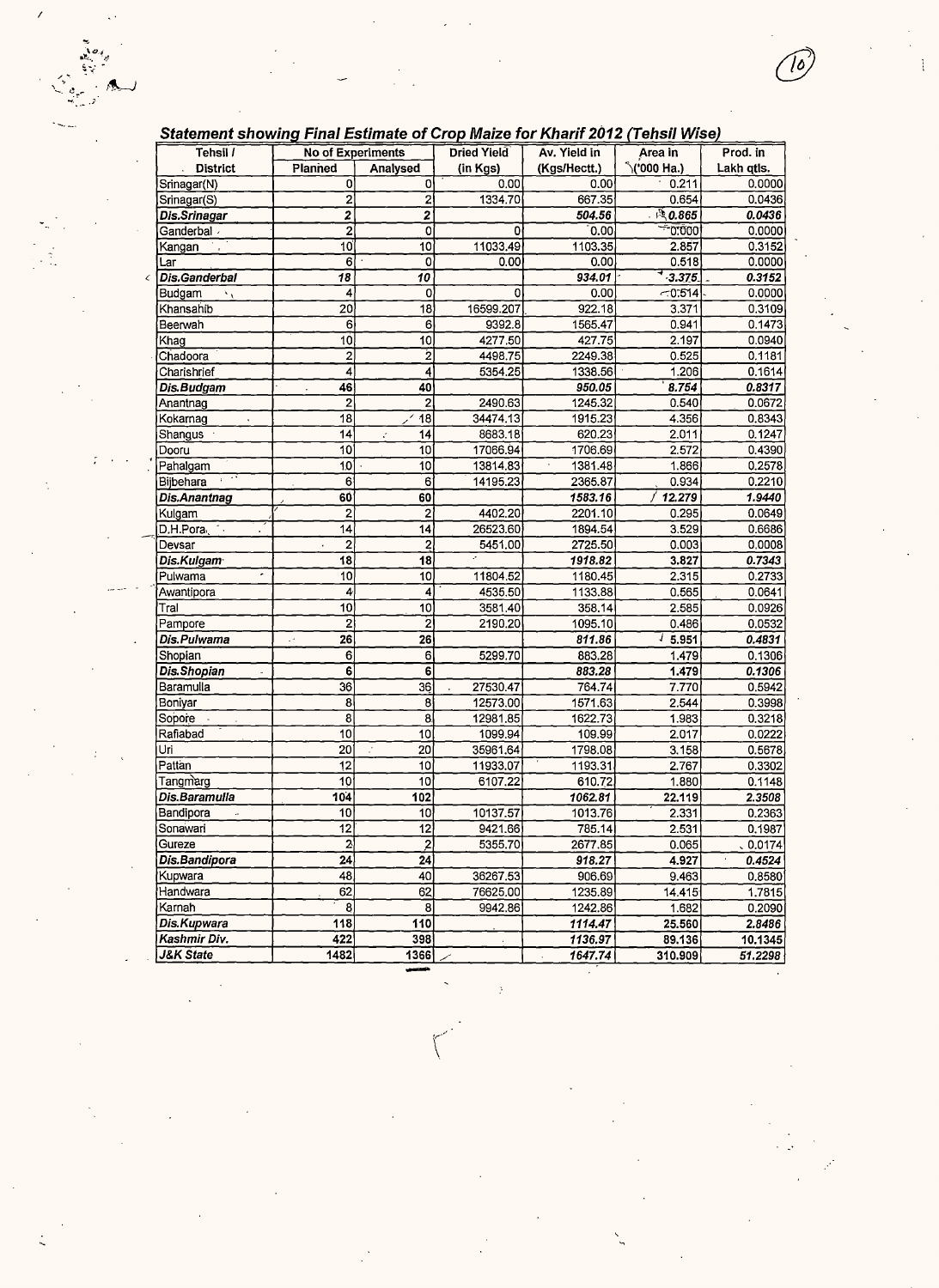| Statement Showing Final Estimate of Crop Maize for Knahl 2012 (Tensil Wise)<br>Tehsil / | <b>No of Experiments</b> |                 | <b>Dried Yield</b> | Av. Yield in | Area in    | Prod. in   |
|-----------------------------------------------------------------------------------------|--------------------------|-----------------|--------------------|--------------|------------|------------|
| <b>District</b>                                                                         | <b>Planned</b>           | Analysed        | (in Kgs)           | (Kgs/Hectt.) | ('000 Ha.) | Lakh qtls. |
| Jammu                                                                                   | 48                       | 36              | 83973.78           | 2332.61      | 9.148      | 2.1339     |
| R.S.Pora                                                                                | 0                        | 0               | 0.00               | 0.00         | 0.000      | 0.0000     |
| Akhnoor                                                                                 | 26                       | 22              | 48033.23           | 2183.33      | 5.078      | 1.1087     |
| Bishnah                                                                                 | Ò                        | Ó               | 0                  | 0.00         | 0.090      | 0.0000     |
| Dis.Jammu                                                                               | 74                       | 58              |                    | 2264.99      | 14.316     | 3.2426     |
| Samba                                                                                   | 22                       | 22              | 30501.14           | 1386.42      | 4.880      | 0.6766     |
| Dis.Samba                                                                               | $\overline{22}$          | 22              |                    | 1386.42      | 4.880      | 0.6766     |
| Kathua                                                                                  | 20                       | 20              | 41598.45           | 2079.92      | 4.398      | 0.9147     |
| Basholi                                                                                 | 14                       | 14              | 24574.95           | 1755.35      | 2.661      | 0.4671     |
| Billawar                                                                                | 32                       | 32              | 58294.57           | 1821.71      | 6.731      | 1.2262     |
| Hiranagar                                                                               | 22                       | 4               | 5700.00            | 1425.00      | 2.501      | 0.3564     |
| Bani                                                                                    | 22                       | 22              | 75667.27           | 3439.42      | 3.329      | 1.1450     |
| Dis.Kathua                                                                              | 110                      | 92              |                    | 2094.50      | 19.620     | 4.1094     |
| Udhampur                                                                                | 72                       | $\overline{72}$ | 136118.32          | 1890.53      | 14.975     | 2.8311     |
| Ramnagar                                                                                | 52                       | 52              | 110253.06          | 2120.25      | 11.182     | 2.3709     |
| Chenani                                                                                 | 28                       | 26              | 54430.24           | 2093.47      | 5.920      | 1.2393     |
| Majalta                                                                                 | 10                       | 10              | 65626.72           | 6562.67      | 2.244      | 1.4727     |
| Dis.Udhampur                                                                            | 162                      | 160             |                    | 2305.86      | 34.321     | 7.9139     |
| Reasi.                                                                                  | 48                       | 48              | 54008.26           | 1125.17      | 10.688     | 1.2026     |
| G.G.Gargh                                                                               | 52                       | 44              | 75806.53           | 1722.88      | 11.857     | 2.0428     |
| Dis.Reasi                                                                               | 100                      | 92              |                    | 1439.52      | 22.545     | 3.2454     |
| Rajouri                                                                                 | 58                       | 58              | 166003.11          | 2862.12      | 12.011     | 3.4377     |
| Budhal                                                                                  | 42                       | 38              | 94917.18           | 2497.82      | 9.370      | 2.3405     |
| Kalakote                                                                                | 24                       | 24              | 45675.63           | 1903.15      | 5.403      | 1.0283     |
| Thanamandi                                                                              | 20                       | 0               | 0.00               | 0.00         | 4.115      | 0.0000     |
| Nowshehra                                                                               | 40                       | 40              | 86781.24           | 2169.53      | 8.500      | 1.8441     |
| Sunderbani                                                                              | 28                       | $\overline{28}$ | 51916.41           | 1854.16      | 5.814      | 1.0780     |
| Darhal                                                                                  | 10                       | 10              | 45503.64           | 4550.36      | 1.601      | 0.7285     |
| Dis.Rajouri                                                                             | 222                      | 198             |                    | 2233.74      | 46.814     | 10.4570    |
| Haveli                                                                                  | 28                       | 28              | 31437.78           | 1122.78      | 6.130      | 0.6883     |
| Surankote                                                                               | 24                       | 24              | 40653.42           | 1693.89      | 5.273      | 0.8932     |
| Mender                                                                                  | 42                       | 42              | 48231              | 1148.36      | 8.929      | 1.0254     |
| Mandi                                                                                   | 18                       | 18              | 25909.5            | 1439.42      | 3.496      | 0.5032     |
| <b>Dis.Poonch</b>                                                                       | 112                      | 112             |                    | 1305.20      | 23.828     | 3.1100     |
| Doda                                                                                    | 68                       | 58              | 76656.08           | 1321.66      | 14.815     | 1.9580     |
| Bhaderwah                                                                               | 18                       | $\overline{18}$ | 24899.47           | 1383.30      | 3.985      | 0.5512     |
| Bhaleesa                                                                                | 18                       | 18              | 37989.12           | 2110.51      | 3.771      | 0.7959     |
| Thatri                                                                                  | 18                       | 14              | 24417.12           | 1744.08      | 3.494      | 0.6094     |
| Dis.Doda                                                                                | $\overline{122}$         | 108             |                    | 1501.84      | 26.065     | 3.9145     |
| Kishtwar                                                                                | $\hat{\textbf{r}}$<br>32 | 32              | 41957.73           | 1311.18      | 7.212      | 0.9456     |
| Padder                                                                                  | $\overline{2}$           | $\mathbf{2}$    | 1828.6             | 914.30       | 0.424      | 0.0388     |
| Marwa                                                                                   | $\overline{6}$           | $\overline{4}$  | 2800.24            | 700.06       | 1.482      | 0.1037     |
| Chatroo                                                                                 | 16                       | 16              | 21822.56           | 1363.91      | 3.243      | 0.4423     |
| <b>Dis.Kishtwar</b>                                                                     | $\mathbf{1}$<br>56       | 54              |                    | 1238.13      | 12.361     | 1.5305     |
| Ramban                                                                                  | 30                       | 26              | 47102.31           | 1811.63      | 10.856     | 1.9667     |
| Banihal                                                                                 | 50                       | 46              | 69270.78           | 1505.89      | 6.167      | 0.9287     |
| Dis.Rambon                                                                              | 80                       | 72              |                    | 1700.87      | 17.023     | 2.8954     |
| Jammu Div.                                                                              | 1060                     | 968             |                    | 1853.04      | 221.773    | 41.0953    |

 $\label{eq:2.1} \frac{1}{\sqrt{2}}\sum_{i=1}^n\frac{1}{\sqrt{2}}\sum_{i=1}^n\frac{1}{\sqrt{2}}\sum_{i=1}^n\frac{1}{\sqrt{2}}\sum_{i=1}^n\frac{1}{\sqrt{2}}\sum_{i=1}^n\frac{1}{\sqrt{2}}\sum_{i=1}^n\frac{1}{\sqrt{2}}\sum_{i=1}^n\frac{1}{\sqrt{2}}\sum_{i=1}^n\frac{1}{\sqrt{2}}\sum_{i=1}^n\frac{1}{\sqrt{2}}\sum_{i=1}^n\frac{1}{\sqrt{2}}\sum_{i=1}^n\frac$ 

 $\mathcal{F}^{\text{max}}_{\text{max}}$ 

 $\mathcal{O}_{\mathcal{A}}$  .

#### **Maize for Kharif 2012 (Tehsil Wise)**

 $\label{eq:2.1} \begin{split} \mathcal{F}^{(1)}(t) = \mathcal{F}^{(1)}(t) \end{split}$ 

 $\sim$ 

 $\label{eq:2} \begin{split} \frac{d}{dt} \frac{d}{dt} \left( \frac{d}{dt} \right) & = \frac{1}{2} \left( \frac{d}{dt} \right) \frac{d}{dt} \left( \frac{d}{dt} \right) \frac{d}{dt} \, . \end{split}$ 

 $\mathcal{L}^{\text{max}}$ 

*(j)* 

 $\frac{1}{2}$ 

 $\frac{1}{\sqrt{2}}\sum_{i=1}^{n} \frac{1}{\sqrt{2}}\left(\frac{1}{\sqrt{2}}\right)^2\left(\frac{1}{\sqrt{2}}\right)^2$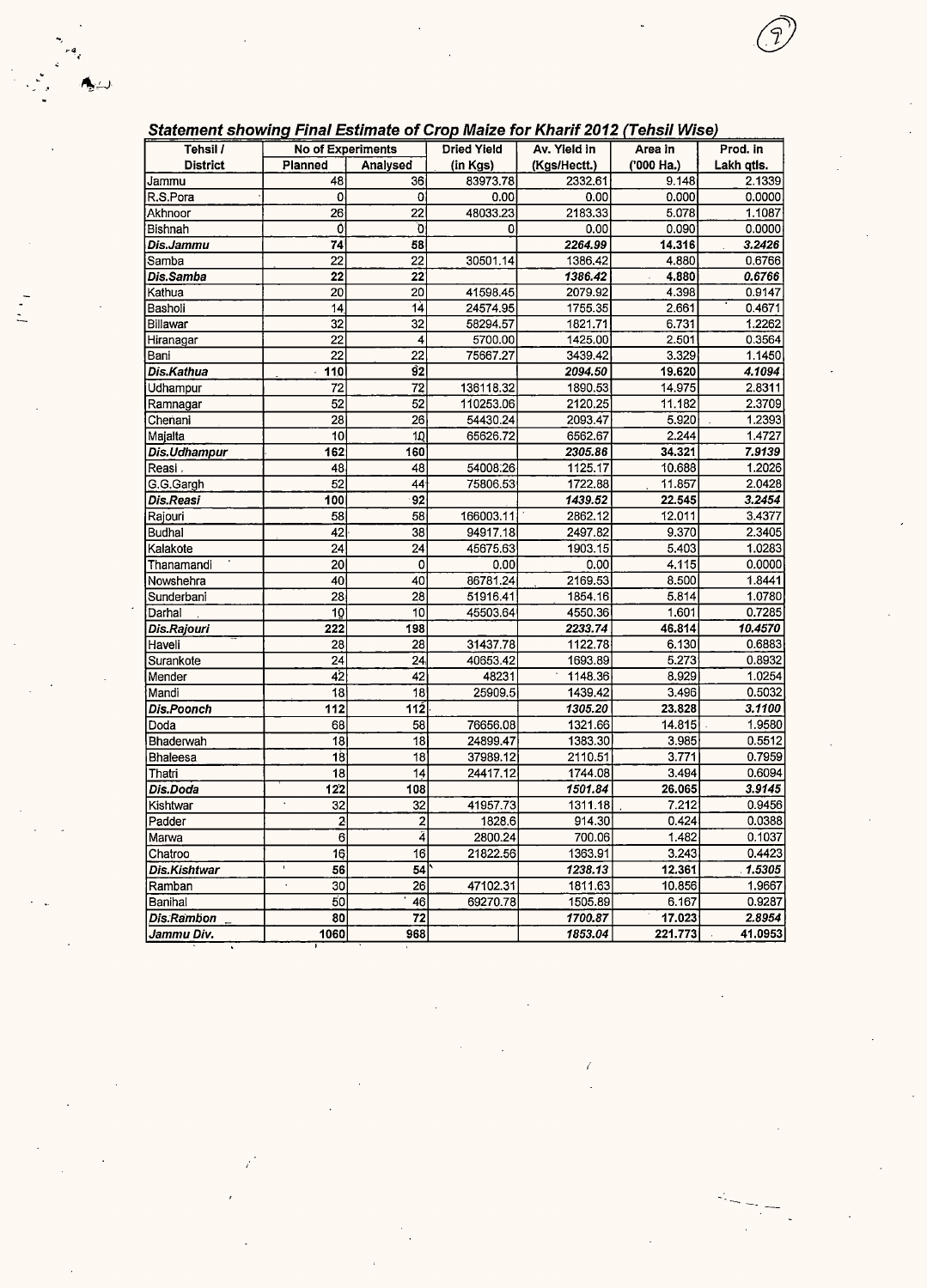|                         |                         |                           | 退 しょいしゅ 激く   | <b>General Crop Estimation Survey</b>                  |                 |                         |
|-------------------------|-------------------------|---------------------------|--------------|--------------------------------------------------------|-----------------|-------------------------|
|                         |                         |                           |              | Final Estimates of Average yield, Area and Production. |                 |                         |
| State: Jammu & Kashmir  |                         | <b>Season: Kharif</b>     |              | <b>Year 2012</b>                                       |                 | <b>Crop: Potato</b>     |
| Name of the             |                         |                           |              |                                                        |                 |                         |
| <b>District</b>         |                         | <b>No. of Experiments</b> | Area in      | Average<br>Yield                                       | Production<br>m | %age<br><b>Response</b> |
|                         | <b>Planned</b>          | <b>Analysed</b>           | Hectts.      | (Kgs/hectt)                                            | quintals        |                         |
| <b>Srinagar</b>         |                         |                           | 33           | 4025.89                                                | 1329            | 100.00                  |
| Ganderbal               |                         |                           | 29           | 3558.60                                                | 1032            | 0.00                    |
| <b>Budgam</b>           | 30                      | 10                        | 67           | 7571.91                                                | 5073            | 33.33                   |
| Anantnag                | 6                       | 2                         | 55           | 9928.49                                                | 5461            | 0.00                    |
| Kulgam                  | 10                      | 0                         | $\mathbf{0}$ | 0.00                                                   | 0               | 0.00                    |
| <b>iPulwama</b>         | 4                       | 0                         | 0            | 0.00                                                   | 0               | 0.00                    |
| <b>Shopian</b>          | 18                      | 18                        | 98           | 11148.08                                               | 10925           | 0.00                    |
| <b>Baramulla</b>        | 0                       | 0                         | 0            | 0.00                                                   | 0               | 0.00                    |
| <b>Bandipora</b>        | 60                      | 54                        | 334          | 11248.76                                               | 37571           | 90,00                   |
| <b>Kupwara</b>          | 10 <sup>°</sup>         | 2                         | 158          | 4349.40                                                | 6872            | 0.00                    |
| <b>Kashmir Division</b> | 144                     | 92                        | 774          | 8819.44                                                | 68262           | 63.89                   |
| <b>Jammu</b>            | 8                       | 2                         | $-53$        | 10353.88                                               | 5488            | .25.00                  |
| <b>Samba</b>            | 2                       | 0                         | O            | 0.00                                                   | 0               | 0.00                    |
| Kathua                  | 18                      | 16                        | 131          | 7244.06                                                | 9490            | 0.00                    |
| Udhampur                | 18                      | 18                        | 143          | 6312.90                                                | $-9027$         | 100.00                  |
| Reasi                   | 0                       | 0                         | 0            | 0.00                                                   | 0               | 0.00                    |
| Rajouri                 | 0                       | 0                         | 1            | 0.00                                                   | $\mathbf 0$     | 0.00                    |
| $\lambda$<br>Poonch     | $\mathbf{2}$            | 2                         | 28           | 3756.30                                                | 1052            | 0.00                    |
| Doda                    | 0                       | 0                         | 0            | 0.00                                                   | 0               | 0.00                    |
| Kishtwar                | 6<br>$\epsilon_{\rm g}$ | 4                         | 95           | 10149.92                                               | 9642            | 0.00                    |
| Rambon                  | 0                       | 0                         | 0            | 0.00                                                   | 0               | 0.00                    |
| Jammu Division          | 54                      | 42                        | 451          | $-7693.77$                                             | 34699           | 77.78                   |
| <b>J&amp;K State</b>    | 198                     | 134                       | 1225         | 8405.01                                                | 102961          | 67.68                   |

Contraction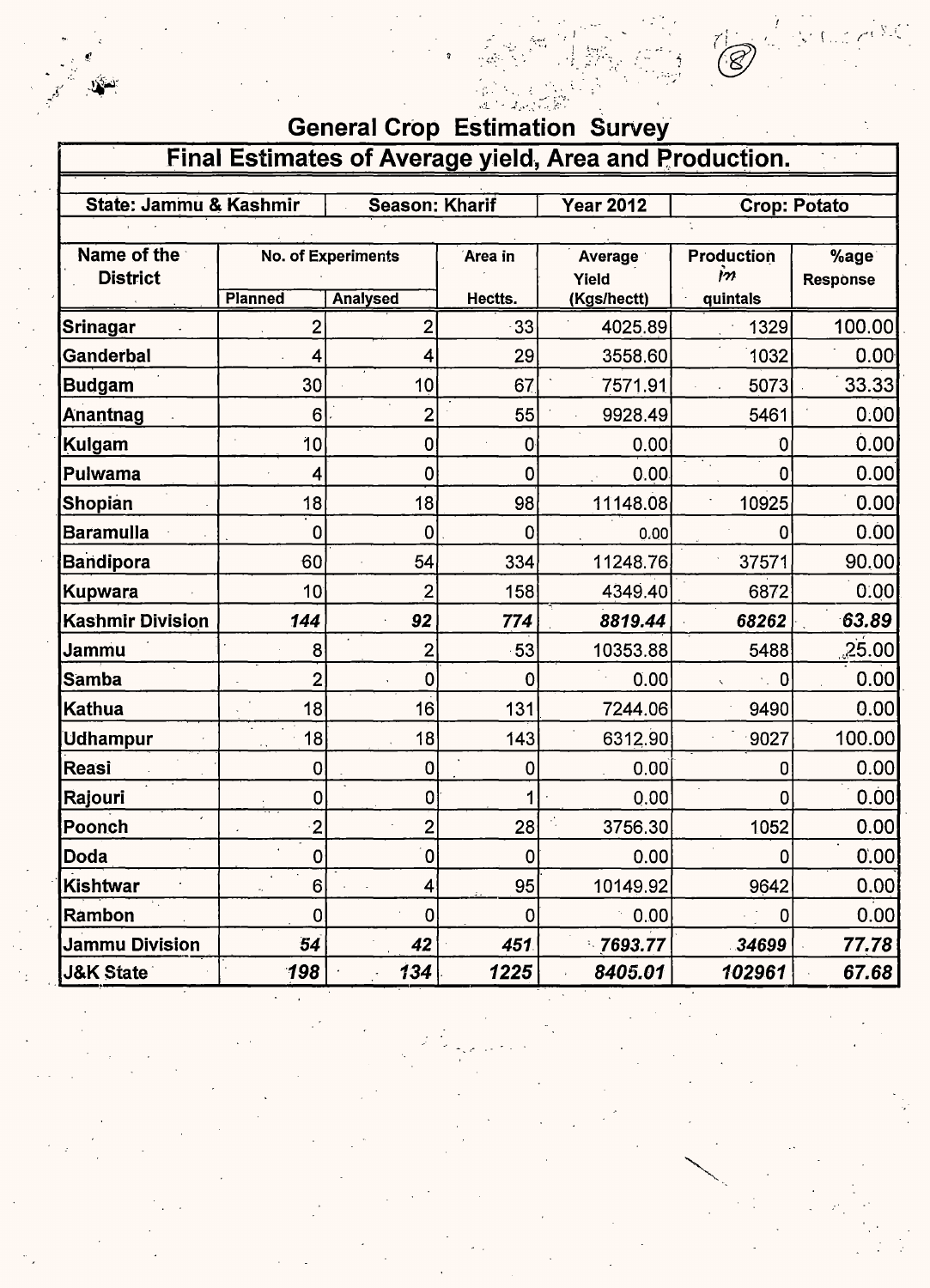| <b>Statement Showing the Final Estimate of Crop Potato for Kharief-2012</b> |                           |                           |                              |                    |              |                         |                           |
|-----------------------------------------------------------------------------|---------------------------|---------------------------|------------------------------|--------------------|--------------|-------------------------|---------------------------|
| Tehsil /                                                                    |                           |                           | No. of Experiments Wet Yield | <b>Dried Yield</b> | Av. Yield in | Area in                 | Prod. in                  |
| <b>District</b>                                                             | Planned                   | Analysed                  |                              | (in Kgs)           | (Kgs/Hectt.) | (Hectt.)                | (Qtis.)                   |
| Srinagar(N)                                                                 | $\overline{2}$            | 2                         | 21000                        | 8303.40            | 4151.70      | $\overline{32}$         | 1329                      |
| Srinagar(S)                                                                 | 0                         | O                         | 0                            | 0.00               | 0.00         | 1                       |                           |
| Distt. Srinagar                                                             | 2                         | $\overline{2}$            |                              |                    | 4025.89      | 33                      | 1329                      |
| Ganderbal                                                                   | Ō                         | $\overline{\mathbf{0}}$   | $\overline{0}$               | 0.00               | 0.00         | 0                       |                           |
| Kangan                                                                      | 4                         | 4                         | 36000                        | 14234.40           | 3558.60      | $\overline{29}$         | 1032                      |
| Lar                                                                         | Ō                         | 0                         | 0                            | 0.00               | 0.00         | 0                       |                           |
| Distt. Ganderbal                                                            | 4                         | 4                         |                              |                    | 3558.60      | $\overline{29}$         | 1032                      |
| Budgam                                                                      | 2                         | 0                         | 0                            | 0.00               | 0.00         | 0                       | Ω                         |
| Khansahib                                                                   | Õ                         | $\overline{0}$            | Ō                            | 0.00               | 0.00         | 0                       |                           |
| Beerwah                                                                     | $\overline{\mathbf{o}}$   | $\overline{0}$            | 0                            | 0.00               | 0.00         | ō                       |                           |
| Khag                                                                        | $\overline{\mathbf{0}}$   | $\overline{\mathfrak{o}}$ | 0                            | 0.00               | 0.00         | $\overline{0}$          |                           |
| Charisharief                                                                | $\overline{10}$           | $\overline{10}$           | 191500                       | 75719.10           | 7571.91      | $\overline{67}$         | 5073                      |
| Chadoora                                                                    | 18                        | $\overline{0}$            | 0                            | 0.00               | 0.00         | $\overline{0}$          |                           |
| Distt.Budgam                                                                | 30                        | 10                        |                              |                    | 7571.91      | 67                      | 5073                      |
| Anantnag                                                                    | 2                         | Ō                         | 0                            | 0.00               | 0.00         | 1                       | Ω                         |
| Kokarnag                                                                    | $\overline{2}$            | ้0                        | 0                            | 0.00               | 0.00         | 0                       | Ω                         |
| Dooru                                                                       | Ó                         | $\overline{\mathfrak{o}}$ | 0                            | 0.00               | 0.00         | 0                       | Ω                         |
| Shangus.                                                                    | Ò                         | $\overline{\mathfrak{o}}$ | ō                            | 0.00               | 0.00         | 0                       |                           |
| Pahalgam                                                                    | $\overline{2}$            | $\overline{\mathbf{2}}$   | 51150                        | 20224.71           | 10112.36     | 54<br>ò.                | 5461                      |
| Bijbehara                                                                   | Ō                         | 0                         | ٥                            | 0.00               | 0.00         | 0                       |                           |
| Distt.Anantnag                                                              | $\overline{6}$            | $\mathbf{2}$              |                              |                    | 9928.49      | 55                      | 5461                      |
| Kulgam <sup>®</sup>                                                         | $\overline{\mathbf{8}}$   | $\overline{0}$            | 0                            | 0                  | 0.00         | 0                       |                           |
| Devsar                                                                      | $\overline{2}$            | $\overline{0}$            | $\overline{0}$               | 0.00               | 0.00         | 0                       |                           |
| D.H.Pore                                                                    | Ö                         | $\overline{\mathfrak{o}}$ | 0                            | 0.00               | 0.00         | Ö                       | ΰ                         |
| Distt. Kulgam                                                               | 10                        | 0                         |                              |                    | 0.00         | $\overline{\mathbf{o}}$ | 0                         |
| Pulwama                                                                     | 0                         | 0                         | 0                            | 0.00               | 0.00         | 0                       | ō                         |
| Awantipora                                                                  | $\overline{2}$            | 0                         | $\overline{0}$               | 0.00               | 0.00         | 0                       | 0                         |
| Pampore                                                                     | $\overline{2}$            | ō                         | 0                            | 0.00               | 0.00         | Ò                       | 0                         |
| Tral                                                                        | $\overline{\mathfrak{o}}$ | $\overline{\mathfrak{o}}$ | Ö                            | 0.00               | 0.00         | ō                       | 0                         |
| Distt.Pulwama                                                               | 4                         | $\mathbf{0}$              |                              | 0                  | 0.00         | 0                       |                           |
| Shopian                                                                     | $\overline{18}$           | $\overline{18}$           | 507500                       | 200665.50          | 11148.08     | 98                      | 10925                     |
| Distt. Shopian                                                              | 18                        | 18                        |                              |                    | 11148.08     | 98                      | 10925                     |
| Baramulla                                                                   | 0                         | $\overline{\mathbf{o}}$   | $\overline{0}$               | 0.00               | 0.00         | 0                       | 0                         |
| Sopore                                                                      | $\overline{0}$            | 0                         | $\overline{\mathbf{o}}$      | 0.00               | 0.00         | $\mathbf{0}$            | $\overline{0}$            |
| Rafiabad                                                                    | 0                         | $\overline{\mathbf{o}}$   | $\overline{0}$               | 0.00               | 0.00         | 0                       | $\overline{0}$            |
| Uri                                                                         | $\overline{\mathbf{0}}$   | $\overline{\mathfrak{o}}$ | $\overline{0}$               | 0.00               | 0.00         | 0                       | $\overline{\mathfrak{o}}$ |
| Baniyar                                                                     | $\overline{\mathbf{o}}$   | Ō                         | Ō                            | 0.00               | 0.00         | $\overline{0}$          | $\overline{0}$            |
| Tangmarg                                                                    | 0                         | $\overline{\mathfrak{o}}$ | $\overline{\mathfrak{o}}$    | 0.00               | 0.00         | Ö                       | $\overline{0}$            |
| Pattan                                                                      | 0                         | $\overline{o}$            | $\overline{0}$               | 0.00               | 0.00         | 0                       | $\overline{0}$            |
| Distt. Baramulla                                                            | 0                         | $\mathbf 0$               | 0                            | 0                  | 0.00         | $\overline{\mathbf{0}}$ | $\overline{0}$            |
| Bandipora                                                                   | 0                         | Ő                         | Ō                            | 0.00               | 0.00         | 0                       | Ő                         |
| Sonawari                                                                    | $\overline{\mathfrak{o}}$ | 0                         | [O]                          | 0.00               | 0.00         | 0                       | Ò                         |
| Gureez                                                                      | $\overline{60}$           | 54                        | 1536250                      | 607433.25          | 11248.76     | 334                     | 37571                     |
| Distt.Bandipora                                                             | 60                        | 54                        |                              |                    | 11248.76     | 334                     | 37571                     |
| Kupwara                                                                     | $\overline{10}$           | $\overline{2}$            | 22000                        | 8698.80            | 4349.40      | 158                     | 6872                      |
| Handwara                                                                    | $\overline{0}$            | $\overline{0}$            | $\overline{0}$               | 0.00               | 0.00         | $\mathbf 0$             | 0                         |
| Karnah                                                                      | ō                         | $\overline{0}$            | $\overline{0}$               | 0.00               | 0.00         | $\overline{0}$          | OI                        |
| Distt. Kupwara                                                              | 10                        | $\mathbf{2}$              |                              | ΥW.                | 4349.40      | 158                     | 6872                      |
| Kashmir Div.                                                                | 144                       | $\overline{92}$           | N                            |                    | 8819.44      | 774                     | 68262                     |

/

 $\bigcirc$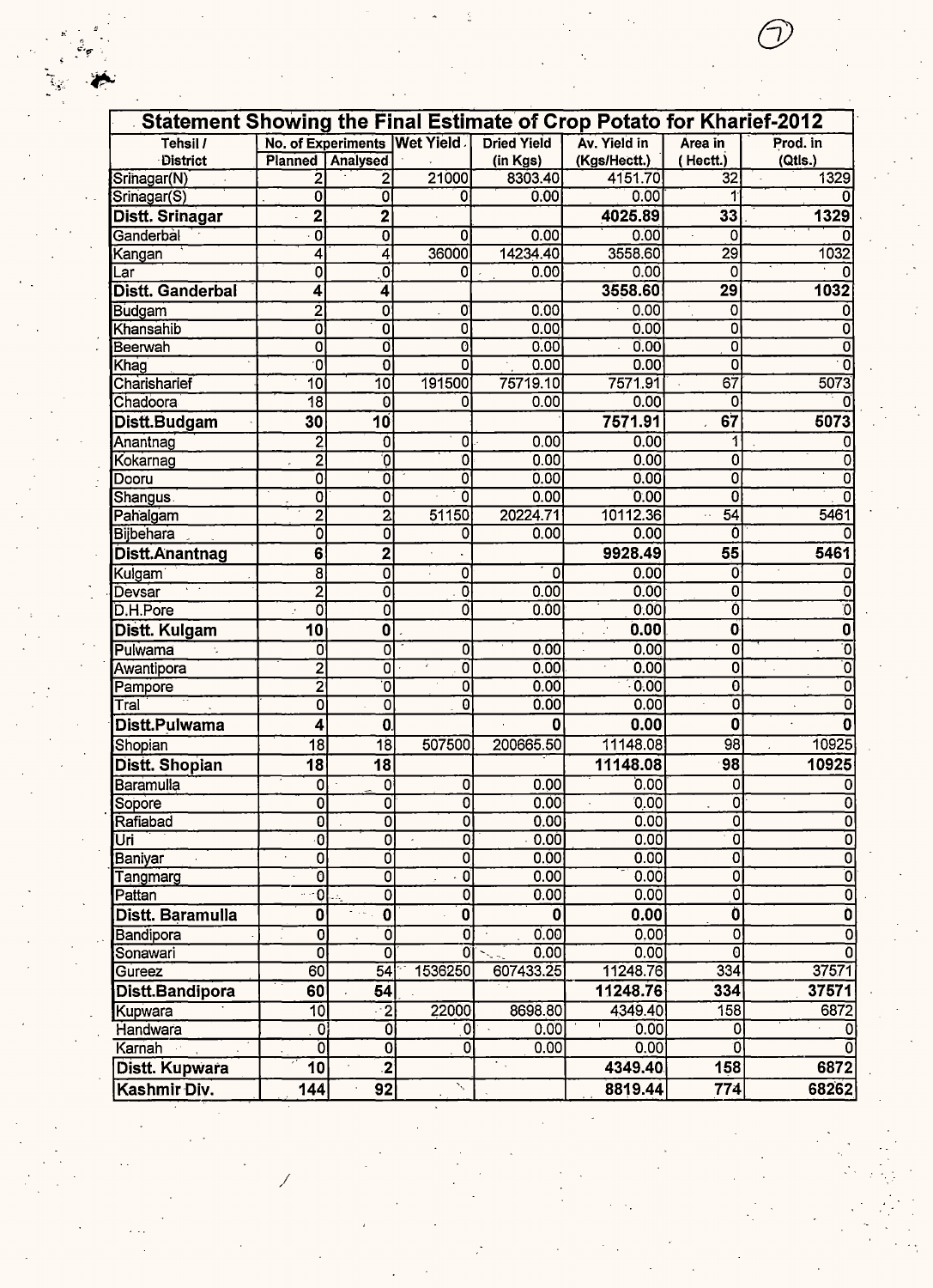$\sqrt{2}$ 

| <b>Statement Showing the Final Estimate of Crop Potato for Kharief 2012</b> |                           |                           |                              |                    |              |                         |                           |  |  |  |  |
|-----------------------------------------------------------------------------|---------------------------|---------------------------|------------------------------|--------------------|--------------|-------------------------|---------------------------|--|--|--|--|
| Tehsil /                                                                    |                           |                           | No. of Experiments Wet Yield | <b>Dried Yield</b> | Av. Yield in | Area in                 | Prod. in                  |  |  |  |  |
| <b>District</b>                                                             | <b>Planned</b>            | Analysed                  |                              | (in Kgs)           | (Kgs/Hectt.) | (Hectt.)                | (Qtls.)                   |  |  |  |  |
| Jammu                                                                       | 4                         | $\overline{2}$            | 67700                        | 26768.58           | 13384.29     | 41                      | 5488                      |  |  |  |  |
| <b>Bishna</b>                                                               | $\mathbf{z}$              | 0                         | 0                            | 0.00               | 0.00         | $\overline{12}$         | 0                         |  |  |  |  |
| R.S.Pora                                                                    | $\overline{\mathfrak{o}}$ | $\overline{0}$            | 0                            | 0.00               | 0.00         | 0                       |                           |  |  |  |  |
| Akhnoor                                                                     | $\overline{2}$            | Ō                         | 0                            | 0.00               | 0.00         | 0                       |                           |  |  |  |  |
| Distt. Jammu                                                                | 8                         | $\overline{2}$            |                              |                    | 10353.88     | 53                      | 5488                      |  |  |  |  |
| Samba                                                                       | $\overline{2}$            | 0                         | 0                            | 0.00               | 0.00         | 0                       |                           |  |  |  |  |
| Distt. Samba                                                                | $\overline{\mathbf{2}}$   | 0                         |                              |                    | 0.00         | 0                       | 0                         |  |  |  |  |
| Kathua                                                                      | O                         | 0                         | 0                            | 0.00               | 0.00         | 0                       |                           |  |  |  |  |
| Hiranagar ·                                                                 | $\overline{\mathbf{0}}$   | 0                         | 0                            | 0.00               | 0.00         | 0                       |                           |  |  |  |  |
| <b>Billawar</b>                                                             | 4                         | 4                         | 36300                        | 14353.02           | 3588.26      | 0                       |                           |  |  |  |  |
| Bani                                                                        | $\overline{12}$           | $1\overline{2}$           | 219850                       | 86928.69           | 7244.06      | 131                     | 9490                      |  |  |  |  |
| <b>Basooli</b>                                                              | $\overline{2}$            | 0                         | 0                            | 0.00               | 0.00         | 0                       |                           |  |  |  |  |
| Distt. Kathua                                                               | 18                        | 16                        |                              |                    | 7244.06      | 131                     | 9490                      |  |  |  |  |
| <b>Udhempur</b>                                                             | $\overline{0}$            | 0                         | 0                            | 0.00               | 0.00         | $\overline{\mathbf{2}}$ |                           |  |  |  |  |
| Ramnagar                                                                    | $\overline{6}$            | 6                         | 93300                        | 36890.82           | 6148.47      | $\overline{53}$         | 3259                      |  |  |  |  |
| Majalta                                                                     | $\overline{0}$            | Ō                         | 0                            | 0.00               | 0.00         | 0                       |                           |  |  |  |  |
| Chenani                                                                     | 12                        | 12                        | 198950                       | 78664.83           | 6555.40      | 88                      | 5769                      |  |  |  |  |
| Distt. Udhempur                                                             | 18                        | 18                        |                              |                    | 6312.90      | 143                     | 9027                      |  |  |  |  |
| Reasi                                                                       | $\mathbf{0}$              | 0                         | 0                            | 0.00               | 0.00         | 0                       |                           |  |  |  |  |
| G.G.Grah                                                                    | Ō                         | 0                         | 0                            | 0.00               | 0.00         | 0                       |                           |  |  |  |  |
| Distt. Reasi                                                                | 0                         | 0                         |                              |                    | 0.00         | 0                       | 0                         |  |  |  |  |
| Rajouri                                                                     | Ő                         | 0                         | 0                            | 0.00               | 0.00         | Ò                       | 0                         |  |  |  |  |
| Nowshera                                                                    | 0                         | Ö                         | Ö                            | 0.00               | 0.00         | Ō                       | 0                         |  |  |  |  |
| Thanamandi                                                                  | 0                         | 0                         | 0                            | 0.00               | 0.00         | Ō                       | '0                        |  |  |  |  |
| Sunderbani                                                                  | Ó                         | O                         | 0                            | 0.00               | 0.00         | 1                       | 0                         |  |  |  |  |
| <b>Budhal</b>                                                               | Ó                         | 0                         | o                            | 0.00               | 0.00         | 0                       | O                         |  |  |  |  |
| Kalakote                                                                    | 0                         | O.                        | Ó                            | 0.00               | 0.00         | $\overline{0}$          | 0                         |  |  |  |  |
| Distt. Rajouri                                                              | 0                         | 0                         |                              |                    | 0.00         | 1                       | ŋ                         |  |  |  |  |
| Poonch(Haveli)                                                              | Ő                         | 0                         | Ő                            | 0.00               | 3756.30      | $\overline{24}$         | 902                       |  |  |  |  |
| Surrenkote                                                                  | $\overline{0}$            | ō                         | $\overline{0}$               | 0.00               | 0.00         | 0                       | 0                         |  |  |  |  |
| Mender                                                                      | $\overline{0}$            | Ō                         | 0                            | .0.00              | 0.00         | 0                       | 0                         |  |  |  |  |
| Mandi                                                                       | $\overline{2}$            | $\overline{2}$            | 19000                        | 7512.60            | 3756.30      | 4                       | 150                       |  |  |  |  |
| <b>Distt. Poonch</b>                                                        | $\overline{\mathbf{2}}$   | $\overline{\mathbf{2}}$   |                              |                    | 3756.30      | 28                      | 1052                      |  |  |  |  |
| Doda                                                                        | $\overline{O}$            | 0                         | $\overline{0}$               | 0.00               | 0.00         | 0                       | $\overline{0}$            |  |  |  |  |
| Baderwah                                                                    | $\overline{0}$            | $\overline{0}$            | 0                            | 0.00               | 0.00         | 0                       | $\overline{\mathfrak{o}}$ |  |  |  |  |
| Thatri                                                                      | $\overline{0}$            | $\overline{0}$            | 0                            | 0.00               | 0.00         | Ō                       | $\overline{0}$            |  |  |  |  |
| Distt. Doda                                                                 | 0                         | 0                         |                              |                    | 0.00         | Ö                       | $\overline{\mathbf{0}}$   |  |  |  |  |
| Kishtwar                                                                    | $\overline{2}$            | Ö                         | 0                            | 0.00               | 0.00         | 0                       | $\overline{\mathbf{0}}$   |  |  |  |  |
| Padder                                                                      | $\overline{2}$            | $\overline{2}$            | 67150                        | 26551.11           | 13275.56     | 64                      | 8496                      |  |  |  |  |
| Marwah                                                                      | $\overline{2}$            | 2                         | 18700                        | 7393.98            | 3696.99      | $\overline{31}$         | 1146                      |  |  |  |  |
| Distt. Kishtwar                                                             | 6                         | 4                         |                              |                    | 10149.92     | 95                      | 9642                      |  |  |  |  |
|                                                                             | $\overline{0}$            | Ó                         |                              | 0.00               | 0.00         | 0                       | 0                         |  |  |  |  |
| Banihal                                                                     | $\overline{0}$            | $\overline{\mathfrak{o}}$ | $\mathcal{C}$                | 0.00               | 0.00         | $\overline{0}$          | 0                         |  |  |  |  |
| Rambon                                                                      |                           |                           |                              |                    |              | $\mathbf 0$             |                           |  |  |  |  |
| Distt. Rambon                                                               | $\mathbf{0}$              | $\cdot$ O                 |                              |                    | 0.00         |                         | $\mathbf{0}$              |  |  |  |  |
| Jammu Div.                                                                  | 54                        | 42                        |                              |                    | 7693.77      | 451                     | 34699                     |  |  |  |  |
| <b>J&amp;K State</b>                                                        | 198                       | 134                       | للمرايات                     |                    | 8405.01      | 1225                    | 102961                    |  |  |  |  |

 $\frac{1}{k}$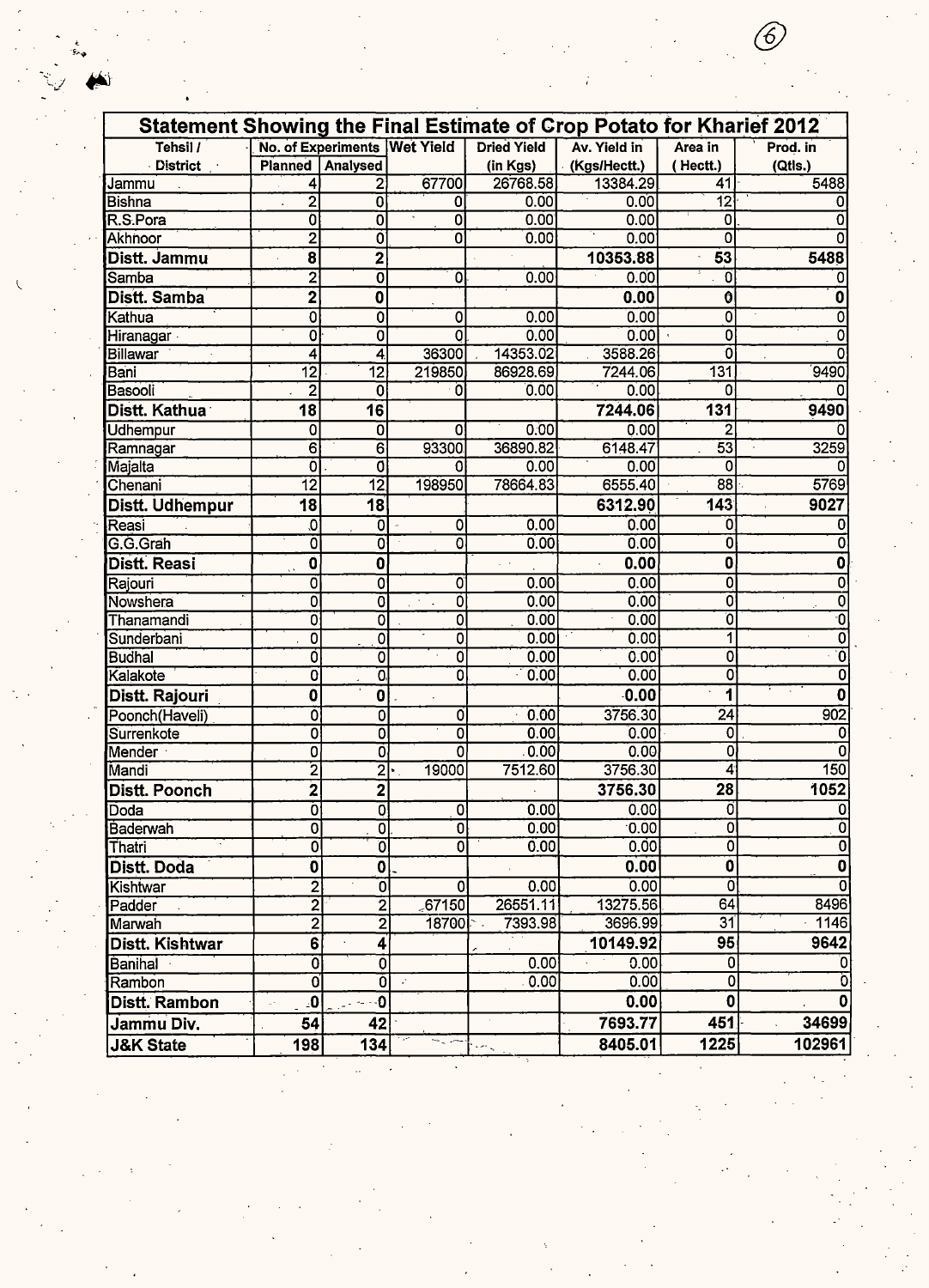

# Final Estimates of Average yield, Area and Production

| State: Jammu & Kashmir  |                | <b>Season: Kharief</b>    |              | <b>Year:2012</b> | <b>Crop:- Saffron</b> |                 |
|-------------------------|----------------|---------------------------|--------------|------------------|-----------------------|-----------------|
| Name of the             |                | <b>No. of Experiments</b> | Area in      | Average          | <b>Production</b>     | $%$ age         |
| <b>District</b>         |                |                           |              | Yield            | in                    | <b>Response</b> |
|                         | <b>Planned</b> | <b>Analysed</b>           | Hectts.      | (Kgs/hectt)      | quintals              |                 |
| Srinagar                | 3              | 0                         | 85           | *2.859           | 2.430                 | 0.00            |
| <b>Budgam</b>           | 6              | 6                         | 204          | 2.620            | 5.345                 | 100.00          |
| Anantnag                | 0              | $\bf{0}$                  | 0            | 0.000            | 0.000                 | 0.00            |
| Pulwama                 | 90             | 87                        | 2470         | 2.879            | 71.116                | 96.67           |
| <b>Baramulla</b>        | 0              | 0.0                       | 0            | 0.000            | 0.000                 | 0.00            |
| Kupwara                 | 0              | $\mathbf 0$               | 0            | 0.000            | 0.000                 | 0.00            |
| <b>Kashmir Division</b> | 99             | 93                        | 2759         | 2.859            | 78.880                | 93.94           |
| Jammu                   | 0              | 0                         | 0            | 0.000            | 0.000                 | 0.00            |
| Kathua                  | 0              | O                         | 0            | 0.000            | 0.000                 | 0.00            |
| Udhampur                | 0              | $\mathbf 0$               | 0            | 0.000            | 0.000                 | 0.00            |
| Rajouri                 | 0              | $\mathbf 0$               | $\mathbf{0}$ | 0.000            | 0.000                 | 0.00            |
| Poonch                  | 0              | $\mathbf 0$               | 0            | 0.000            | 0.000                 | 0.00            |
| Doda ·                  | 0              | $\overline{0}$            | 0            | 0.000            | 0.000                 | 0.00            |
| Kishtwar                | 3              | 0                         | 28           | $*2.859$         | 0.800                 | 0.00            |
| <b>Jammu Division</b>   | 3              | 0                         | 28           | $*2.859$         | 0.800                 | 0.00            |
| <b>J&amp;K State</b>    | 102            | 93                        | 2787         | 2.859            | 79.680                | 91.18           |

 $\bar{L}$ 

\*State/Divisional Average Adopted.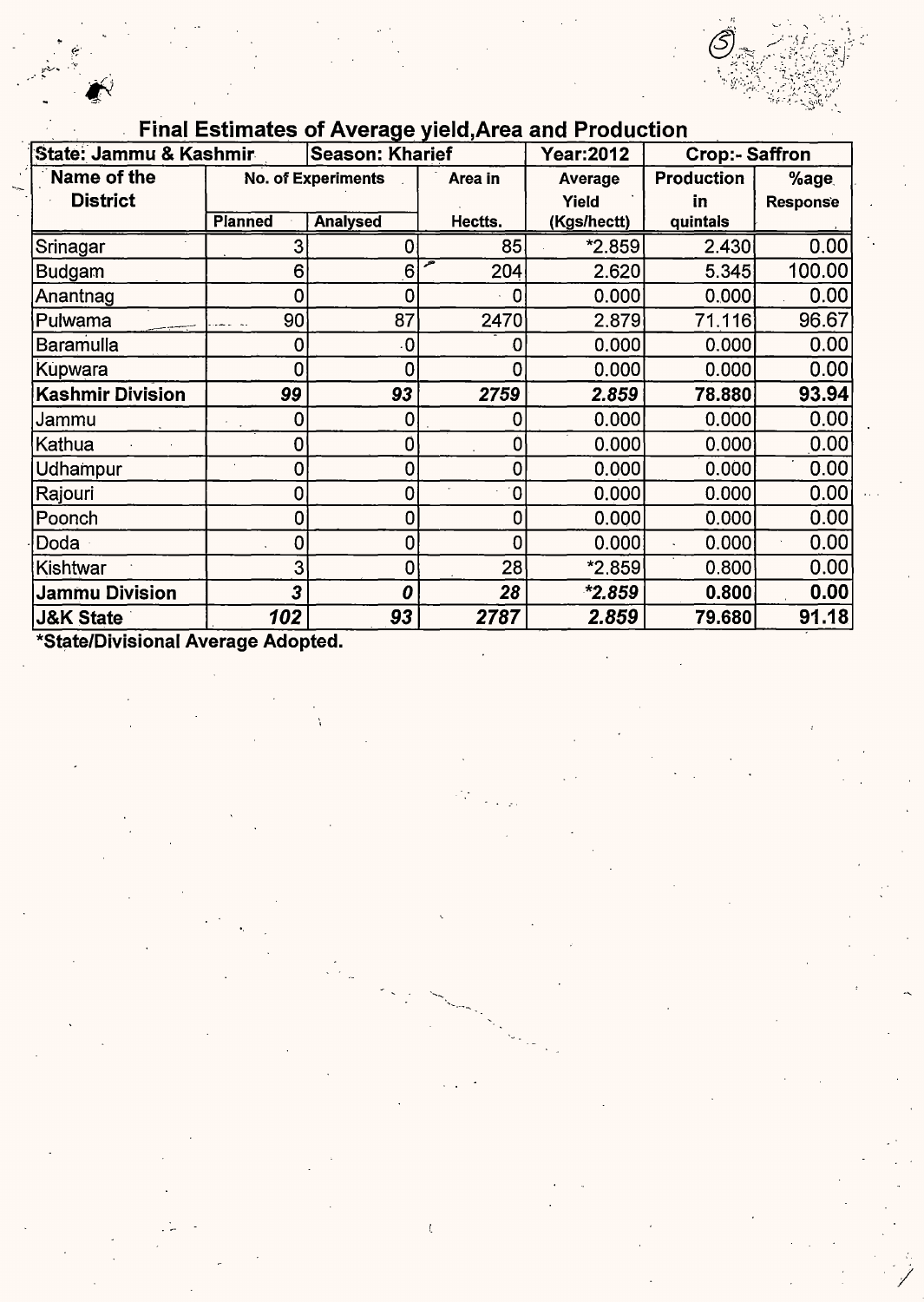|              | STATEMENT SHOWING FINAL ESTIMATE OF CROP SAFFRON FOR KHARIF-2012 (Tehsil wise) |                     |                         |                  |                         |                              |                 |                              |        |                 |                 |           |         |          |
|--------------|--------------------------------------------------------------------------------|---------------------|-------------------------|------------------|-------------------------|------------------------------|-----------------|------------------------------|--------|-----------------|-----------------|-----------|---------|----------|
| lS.No        | Tehsil/District                                                                | L.R.Circle          | <b>Village</b>          | Name of pry.     |                         | No. of experimnts            | Total wet yield | Total dry yield Driage ratio |        | Total dry yield | Total dry yield | Av. Yield | Area in | Prod.    |
|              |                                                                                |                     |                         | Worker           | Planned                 | Analysed                     | Gms/plot        | Gms/plot                     |        |                 | (col.11*.0197)  | (kgs/Ha   | Hectts. | in qtis. |
| $\mathbf{1}$ | $\overline{2}$                                                                 | $\mathbf{3}$        | $\overline{\mathbf{4}}$ | 5                | 6                       | 7                            | 8               | 9                            | 10     | 11              | 12              | 13        | 14      | 16       |
| $S-1$        | Srinagar(s)                                                                    | Khomoh <sup>.</sup> | Zewan                   | Md. Altaf Khan   | 3                       | $\Omega$                     |                 |                              |        |                 |                 | *2.859    | 85      | 2.430    |
|              | <b>Total Tehsil</b>                                                            |                     |                         |                  | $\overline{3}$          | $\mathbf{0}$                 |                 |                              |        |                 |                 | *2.859    | 85      | 2,430    |
|              | Distt.Srinaagr                                                                 |                     |                         |                  | 3                       | $\mathbf{0}$                 |                 |                              |        |                 |                 | *2,859    | 85      | 2.430    |
| $S-1$        | Chadoora                                                                       | Khomoh              | wampora Nagam           | Nawaz Ah. Dar    | 3                       | 3                            | 23.100          | 6,420                        | 0.2779 | 202.9747        | 3,999           | 1.333     | 103     | 1.373    |
|              | <b>Total Tehsil</b>                                                            |                     |                         |                  | 3                       | 3                            | 23,100          | 6.420                        | 0.2779 | 202.9747        | 3.999           | 1.333     | 103     | 1.373    |
| $S2-1$       | Charsharif                                                                     | Charsharif          | charwani                | Shafiq Ah. Baba  | 3                       | $\vert$ 3                    | 72.800          | 15.750                       | 0.2163 | 497.952         | 9.810           | 3.270     | 101     | 3.303    |
|              | <b>Total Tehsil</b>                                                            |                     |                         |                  | $\overline{\mathbf{3}}$ | $\vert$ 3                    | 72.800          | 15.750                       | 0.2163 | 497.952         | 9,810           | 3.270     | 204     | 6.671    |
|              | Distt.Budgam                                                                   |                     |                         |                  | 6                       | 6                            |                 |                              |        |                 |                 | 2.620     | 204     | 5,345    |
| $S1-1$       | Pulwama                                                                        | Pulwama             | Malan pora              |                  | $\mathbf{3}$            | 0                            |                 | $\mathcal{L}_{\mathcal{A}}$  |        | $\bullet$       |                 |           | 47      |          |
|              | <b>Total Tehsil</b>                                                            |                     |                         |                  | 3                       | $\mathbf{0}$                 |                 |                              |        |                 |                 | *2.879    | 47      | 1.513    |
| $S2-1$       | Pampore                                                                        | Pampore             | Alochi Bagh             | Gh.Rasool Shah   | 3                       | $\mathbf{3}$                 | 62.450          | 11.350                       | 0.1817 | 358,8416        | 7.069           | 2.356     |         |          |
| $S2-2$       |                                                                                |                     | Lethpora                | Md.Yousuf Bhat   | 3                       | $\mathbf{3}$                 | 51.440          | 11.700                       | 0.2274 | 369.9072        | 7.287           | 2.429     |         |          |
| $S2-3$       |                                                                                |                     | alpora.                 | Ab. Hamid Mir    | $\overline{3}$          | $\mathbf{3}$                 | 59.100          | 14.700                       | 0.2487 | 464.7552        | 9.156           | 3.052     |         |          |
| S2-4         |                                                                                |                     | Samboora                | Gh.Rasool Shah   | 3                       | $\mathbf{3}$                 | 56.150          | 14.550                       | 0.2591 | 460.0128        | 9.062           | 3.021     |         |          |
| $S2-5$       |                                                                                |                     | Jazeera-Sitara          | M Afzal          | 3                       | 3                            | 70,010          | 17.700                       | 0.2528 | 559.6032        | 11,024          | 3.675     |         |          |
| S2-6         |                                                                                |                     | Meej                    | Ab. Hamid        | $\mathbf{3}$            | 3                            | 59.700          | 14.870                       | 0.2491 | 470.12992       | 9.262           | 3.087     |         |          |
| $S2-7$       |                                                                                |                     | Pathal Bagh             | Gh.Rasool Shah   | 3                       | 3                            | 56.450          | 14.650                       | 0.2595 | 463.1744        | 9.125           | 3.042     |         |          |
| $S2-8$       |                                                                                |                     | Konibal                 | Ab. Hamid        | 3                       | $\mathbf{3}$                 | 60.300          | 15.070                       | 0.2499 | 476.45312       | 9,386           | 3.129     |         |          |
| S2-9         |                                                                                |                     | Chandhara               | syed Sana-ulla   | $\mathbf{3}$            | 3 <sup>1</sup>               | 52.150          | 13.290                       | 0.2548 | 420.17664       | 8.277           | 2.759     |         |          |
| S2-10        |                                                                                |                     | Kranchoo                | syed Sana-ulla   | $\mathbf{3}$            | $\mathbf{3}$                 | 45.900          | 12,090                       | 0.2634 | 382.23744       | 7,530           | 2.510     |         |          |
| S2-11        |                                                                                |                     | Drusoo                  | syed Sana-ulla   | $\mathbf{3}$            | $\mathbf{3}$                 | 54.900          | 13.690                       | 0.2494 | 432.82304       | 8.527           | 2.842     |         |          |
| S2-12        |                                                                                |                     | Namblabal               | Syed Mukhtar Ah. | 3                       | 3 <sup>1</sup>               | 76.510          | 16.950                       | 0.2215 | 535.8912        | 10.557          | 3.519     |         |          |
| S2-13        |                                                                                |                     | Bahg-i-Anayatuallah     | Syed Mukhtar Ah. | $\mathbf{3}$            | $\overline{\mathbf{3}}$      | 62.900          | 13.900                       | 0.2210 | 439,4624        | 8.657           | 2.886     |         |          |
| S2-14        |                                                                                |                     | Kadalabal               | M. Afzal Mir     | $\mathbf{3}$            | $\mathbf{3}$                 | 71.420          | 14.100                       | 0.1974 | 445.7856        | 8.782           | 2.927     |         |          |
| S2-15        |                                                                                |                     | Drangbal                | Syed Mukhtar Ah. | $\mathbf{3}$            | $\mathbf{3}$                 | 76.500          | 14.850                       | Ò.1941 | 469.4976        | 9.249           | 3.083     |         |          |
| S2-16        | Khrew                                                                          |                     | Khrew                   | M.Shafi Khanday  | $\mathbf{3}$            | $\mathbf{3}$                 | 59,600          | 14,900                       | 0.2500 | 471.0784        | 9.280           | 3.093     |         |          |
| S2-17        |                                                                                |                     | Ladoo                   | Munir Ah. Khan   | $\mathbf{3}$            | $\mathbf{3}$                 | 58,700          | 14.670                       | 0.2499 | 463.80672       | 9.137           | 3.046     |         |          |
| S2-18        |                                                                                |                     | Gundbal                 | Munir Ah. Khan   | 3                       | $\mathbf{3}$                 | 59.000          | 14.750                       | 0.2500 | 466.336         | 9.187           | 3.062     |         |          |
| S2-19        |                                                                                |                     | Naginder                | Ab.Rashid Sofi   | $\mathbf{3}$            | $\mathbf{3}$                 | 33.500          | 10.400                       | 0.3104 | 328.8064        | 6,477           | 2.159     |         |          |
| S2-20        |                                                                                |                     | zingtrag                | Ab.Rashid Sofi   | 3                       | $\mathbf{3}$                 | 40.200          | 11.300                       | 0.2811 | 357,2608        | 7.038           | 2.346     |         |          |
| S2-21        |                                                                                |                     | Satpukran               |                  |                         | $\mathbf{3}$                 | 41.400          | 7.600                        |        | 240.2816        | 4,734           | 1.578     |         |          |
| S2-22        |                                                                                |                     |                         | Ab Rashid Sofi   | $\bf{3}$<br>3           |                              |                 | 10.200                       | 0.1836 |                 | 6,353           | 2.118     |         |          |
|              |                                                                                |                     | Bathin                  | Ab.Rashid Sofi   |                         | $\mathbf{3}$                 | 37.110          |                              | 0.2749 | 322.4832        |                 |           |         |          |
| S2-23        |                                                                                |                     | Munpora                 | Ab.Rashid Dar    | 3                       | $\mathbf{3}$                 | 59.400          | 14.850                       | 0.2500 | 469.4976        | 9.249           | 3.083     |         |          |
| S2-24        |                                                                                |                     | Wyen                    | Ab.Rashid Dar    | $\overline{3}$          | $\mathbf{3}$                 | 59.600          | 14.900                       | 0.2500 | 471.0784        | 9.280           | 3.093     |         |          |
| S2-25        |                                                                                |                     | Androosa                | Ab Rashid Dar    | 3 <sup>1</sup>          | 3 <sup>1</sup>               | 59.300          | 14.820                       | 0.2499 | 468.54912       | 9.230           | 3.077     |         |          |
| S2-26        |                                                                                |                     | Sheershali              | Gh.Nabi Dar      | 3                       | $\overline{\mathbf{3}}$      | 59.600          | 14.900                       | 0.2500 | 471.0784        | 9.280           | 3.093     |         |          |
| S2-27        |                                                                                |                     | Mandakpal               | Gh.Nabi Dar      | $\mathbf{3}$            | 3 <sup>1</sup>               | 59.600          | 14.900                       | 0.2500 | 471.0784        | 9.280           | 3,093     |         |          |
| S2-28        |                                                                                |                     | Syed Md.Abad.           | Ab. Rashid dar   | $\mathbf{3}$            | $\vert$ 3                    | 59.200          | 14.800                       | 0.2500 | 467.9168        | 9.218           | 3.073     |         |          |
|              | Total Tehsil                                                                   |                     |                         |                  | 84                      | 84                           | 1602.090        | 386.450                      | 0.2412 | 12218.0032      | 240.695         | 2.865     | 2388    | 68.426   |
| $S3-1$       | Awantipora                                                                     | Awntipora           | Malen pore              | Javid Ahmad      | $\mathbf{3}$            | $\vert$ <sub>3</sub> $\vert$ | 69.200          | 18.400                       | 0.2659 | 581.7344        | 11.460          | 3,820     | 35      | 1.337    |
|              | <b>Total Tehsil</b>                                                            |                     |                         |                  | $\vert$ 3               | $\vert$ 3                    | 69.2            | 18,4                         | 0.2659 | 581.7344        | 11.460          | 3,820     | 35      | 1.337    |
|              | Dis. Pulwama                                                                   |                     |                         |                  | -90 l                   | 87                           |                 |                              |        |                 |                 | 2,879     | 2470    | 71.116   |
|              | Kashmir Div.                                                                   |                     |                         |                  | 99                      | 93                           |                 |                              |        |                 |                 | 2.859     | 2759    | 78,880   |
|              | Kishtwar                                                                       | Pochal              | Pochal                  |                  | 3                       | $\Omega$                     |                 |                              |        |                 |                 |           | 28      |          |
|              | <b>Total Tehsil</b>                                                            |                     |                         |                  | $\mathbf{3}$            | 0                            |                 |                              |        |                 |                 |           | 28      |          |
|              | Jammu Div.                                                                     |                     |                         |                  | 3 <sup>1</sup>          | $\mathbf{0}$                 |                 |                              |        |                 | ٥l              | *2.859    | 28      | 0.800    |
|              | <b>J&amp;K State</b>                                                           |                     |                         | $\epsilon$       | 102                     | 93                           |                 |                              |        |                 |                 | 2.859     | 2787    | 79,680   |

• State/Divisional Average Adopted.

 $\sim$ 

 $\sum_{i=1}^N \frac{1}{\sqrt{2\pi}}\frac{d\theta_i}{\sqrt{2\pi}}$ 

 $\mathcal{A}$ 

 $\frac{1}{2}$  (c)  $\frac{S}{2}$ 

 $\overline{\phantom{a}}$ 

 $\frac{1}{2}$ 

 $\mathbf{r}$ 

 $\lambda$ 

 $\mathbf{v}_\mathrm{c}$ 

 $\mathcal{L}$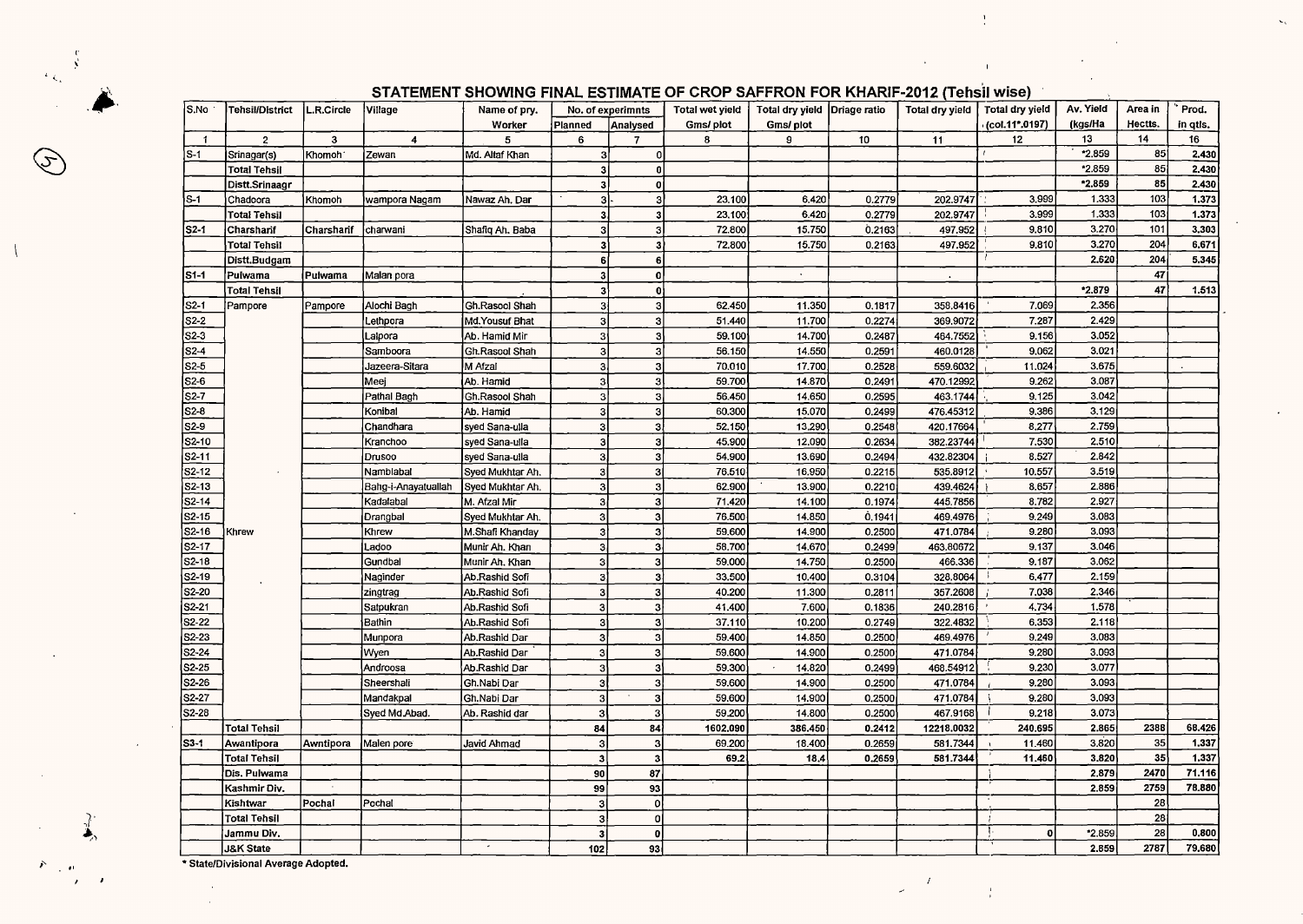*I* 

## **General Crop Estimation Survey Final Estimates of Average yield, Area and Production.**

*(])* 

| State: Jammu & Kashmir  |         |                           | <b>Season: Kharief</b> | <b>Year:2012</b> |                             | Crop: Paddy     |
|-------------------------|---------|---------------------------|------------------------|------------------|-----------------------------|-----------------|
|                         |         |                           |                        |                  |                             |                 |
| Name of the             |         | <b>No. of Experiments</b> | Area in                | Average          | <b>Production</b>           | %age            |
| <b>District</b>         |         |                           | (000)                  | Yield            | in làkh                     | <b>Response</b> |
|                         | Planned | Analysed                  | Hectts.                | (Kgs/hectt)      | quintals                    |                 |
| Srinagar                | 12      | .6                        | 3.709                  | 1607.51          | 0.5962                      | 50.00           |
| Ganderbal               | 36      | 26                        | 7.684                  | 2755.85          | 2.1180                      | 72.22           |
| <b>Budgam</b>           | 116     | 86                        | 24.665                 | 4232.15          | 10.4386                     | 74.14           |
| Anantnag                | 116     | 114                       | 25.147                 | 3329.31          | 8.3722                      | 98.28           |
| ∣Kulgam                 | 84      | 78                        | 16.812                 | 3420.60          | 5.7507                      | 92.86           |
| Pulwama                 | 76      | 62                        | 16.567                 | 4396.09          | 7.2830                      | 81.58           |
| Shopian                 | 4       | 4                         | 0.556                  | 4311.96          | 0.2397                      | 100.00          |
| <b>Baramulla</b>        | 96      | 86                        | 20.236                 | 3345.75          | 6.7705                      | 89.58           |
| <b>Bandipora</b>        | 46      | 36                        | 9.486                  | 3424.44          | 3.2484                      | 78.26           |
| Kupwara                 | 70      | 66                        | 15.639                 | 2651.71          | 4.1470                      | 94.29           |
| <b>Kashmir Division</b> | 656     | 564                       | 140.501                | 3484.96          | 48.9640                     | 85.98           |
| Jammu <sup>r</sup>      | 254     | 190                       | 56.451                 | 2999.69          | 16.9335                     | 74.80           |
| <b>Samba</b>            | 52      | 52                        | 10.859                 | 2888.39          | 3.1365                      | 100.00          |
| Kathua                  | 142     | 142                       | 31.861                 | 2648.25          | 8.4376                      | 100.00          |
| Udhampur                | 38      | 36                        | 7.201                  | 1719.55          | 1.2382                      | 94.74           |
| <b>Reasi</b>            | 10      | 10                        | 1.452                  | 1813.91          | 0.2634                      | 100.00          |
| Rajouri                 | 26      | 20                        | 4.991                  | 2158.70          | 1.0774                      | 76.92           |
| Poonch                  | 16      | 14                        | 3.621                  | 1574.96          | 0.5703                      | 87.50           |
| Doda                    | 8       | 6                         | $-1.890$               | 2994.90          | $\mathbf{F}^{-1}$<br>0.5660 | 75.00           |
| Kishtwar                | 4       | 4                         | 1.450                  | 1163.01          | 0.1670                      | 100.00          |
| Ramban                  | 6       | 6                         | 1.386                  | 3250.64          | 0.4505                      | 100.00          |
| <b>Jammu Division</b>   | 556     | 480                       | 121.162                | 2710.46          | 32.8405                     | 86.33           |
| <b>J&amp;K State</b>    | 1212    | 1044                      | 261.663                | 3126.33          | 81.8045                     | 86.14           |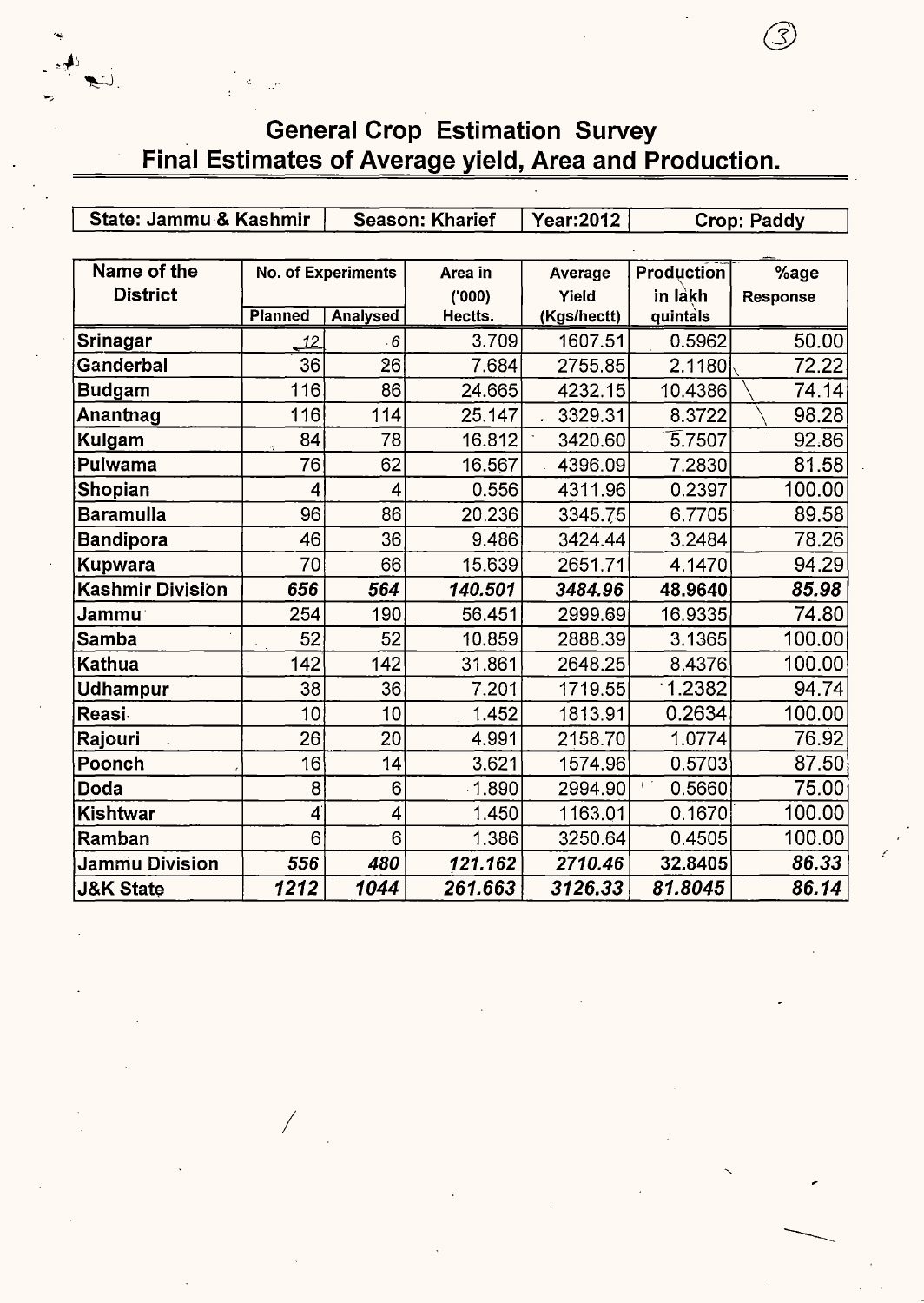| $p$ are ment showing Tinal Launate of Grop Faulty for Knam Lot L (Tensit Wise) |                         |                            |                   |            |           |            |
|--------------------------------------------------------------------------------|-------------------------|----------------------------|-------------------|------------|-----------|------------|
| Tehsil /                                                                       | No of Experiments       |                            | Dried             | Av. Yield  | Area In   | Prod. In   |
| <b>District</b>                                                                | Planned                 | Analysed                   | Yield             | Kgs/Hect.  | (000 Ha.) | Lakh qtls. |
| Srinagar(N)                                                                    | 6                       | 0                          | 0.00              | 0.00       | 2.367     | 0.0000     |
| Srinagar(S)                                                                    | 6                       | 6                          | 17771.20          | 4442.80    | 1.342     | 0.5962     |
| Dis.Srinagar                                                                   | 12                      | 6                          |                   | 1607.51    | 3.709     | 0.5962     |
| Ganderbal                                                                      | 18                      | $\overline{18}$            | 87477.60          | 4859.87    | 3.641     | 1.7695     |
| Kangan                                                                         | 8                       | 8                          | 15859.62          | 1982.45    | 1.756     | 0.3481     |
| Lar                                                                            | 10                      | 0                          | 0.00              | 0.00       | 2.287     | $-0.0000$  |
| <b>Dis Ganderbal</b>                                                           | 36                      | 26                         |                   | 2755.85    | 7.684     | 2.118      |
| Budgam                                                                         | 32                      | 4                          | 20988.00          | 5247.00    | 6.876     | 3.6078     |
| Khansahib                                                                      | 16                      | 16                         | 34447.07          | 2152.94    | 3,374     | 0.7264     |
| Beerwah                                                                        | 30                      | 30                         | 112392.91         | 3746.43    | 6.613     | 2.4775     |
| Khag                                                                           | 8                       | 8                          | 21996.95          | 2749.62    | 1.713     | 0.4710     |
| Chadoora                                                                       | 28                      | 28                         | 145119.32         | 5182.83    | 6.089     | 3.1558     |
| Charishrief                                                                    | 2                       | ٠0                         | 0.00              | 0.00       | 0.000     | 0.0000     |
| Dis.Budgam                                                                     | 116                     | 86                         |                   | 4232.15    | 24.665    | 10.4386    |
| Anantnag                                                                       | 42                      | 42                         | 117627.26         | 2940.68    | 8,863     | 2.6063     |
| Kokarnag                                                                       | 10                      | 10                         | 36696.60          | 3669.66    | 2.602     | 0.9548     |
| Shangus                                                                        | 8                       | 8                          | 21017.30          | 2627.16    | 1.408     | 0.3699     |
| Dooru                                                                          | 22                      | 20                         | 70645.95          | 3532.30    | 4.552     | 1.6079     |
| Pahalgam                                                                       | 14                      | 14                         | 61981.29          | 4427.24    | 3.129     | 1.3853     |
| Bijbehara                                                                      | 20                      | 20                         | 63050.22          | 3152.51    | 4.593     | 1.4479     |
| Dis.Anantnag                                                                   | 116                     | 114                        |                   | 3329.31    | 25.147    | 8.3722     |
| Kulgam                                                                         | 70                      | 64                         | 218261.59         | 3410.34    | 14.115    | 4.8137     |
| D.H.Pora                                                                       | 10                      | 10                         | 25185.88          | 2518.59    | 1.611     | 0.4057     |
| Devsar                                                                         | 4                       | 4                          | 19568.08          | 4892.02    | 1.086     | 0.5313     |
| Dis.Kulgam                                                                     | 84                      | 78                         |                   | $-3420.60$ | 16.812    | 5.7507     |
| Pulwama                                                                        | 44                      | 34                         | 186507.53         | 5485.52    | 9.602     | 5.2672     |
| Awantipora                                                                     | 12                      | 12                         | 55076.76          | 4589.73    | 2.654     | 1.2181     |
| Tral                                                                           | 14                      | 14                         | 10346.66          | 739.05     | 3.094     | 0.2287     |
| Pampore                                                                        | 6                       | $\overline{2}$             | 9351.36           | 4675.68    | 1.217     | 0.5690     |
| Dis.Pulwama                                                                    | 76                      | 62                         | ٠                 | 4396.09    | 16.567    | 7.2830     |
| Shopian                                                                        | 4                       | 4                          | 17247.83          | 4311.96    | 0.556     | 0.2397     |
| Dis.Shopian                                                                    | 4                       | 4                          |                   | 4311.96    | 0.556     | 0.2397     |
| Baramulla                                                                      | 14                      | 12<br>$\ddot{\phantom{a}}$ | 44317.26          | 3693.11    | 2.857     | 1.0551     |
| Boniyar                                                                        | 2                       | 2                          | 1600.56           | 800.28     | 0,536     | 0.0429     |
| Sopore                                                                         | 24                      | $\overline{20}$            | 100557.11         | 5027.86    | 4.793     | 2.4099     |
| Rafiabad                                                                       | 14                      | 14                         | 49368.15          | 3526,30    | 3.044     | 1.0734     |
| $\ddot{\phantom{a}}$<br>Uri                                                    | $\overline{\mathbf{c}}$ | 2                          | 6447.87           | 3223.94    | 0.271     | 0.0874     |
| Pattan                                                                         | 24                      | 20                         | 48174.75          | 3010.92    | 5.357     | 1.6130     |
| Tangmarg                                                                       | 16                      | 16                         | 23155.47          | 1447.22    | 3.378     | 0.4889     |
| Dis.Baramulla                                                                  | 96                      | 86                         |                   | 3345.75    | 20.236    | 6.7705     |
| Bandipora                                                                      | 18                      | 18                         | 57891.68          | 3216.20    | 4.019     | 1.2926     |
| Sonawari                                                                       | 18                      | 18                         | 64395.54          | 3577.53    | 5.467     | 1.9558     |
| Gureze                                                                         | $\overline{10}$         | 0                          | 0.00 <sub>1</sub> | 0.00       | 0.000     | 0.0000     |
| Dis.Bandipora                                                                  | 46                      | 36                         |                   | 3424.44    | 9.486     | 3.2484     |
| Kupwara                                                                        | 36                      | 32                         | 79768.08          | 2492.75    | 8.176     | 2,0381     |
| Handwara                                                                       | 30                      | 30                         | 85864.80          | 2862.16    | 6.894     | 1.9732     |
| Karnah                                                                         | 4                       | 4                          | 9544.08           | 2386.02    | 0.569     | 0.1358     |
| Dis.Kupwara                                                                    | 70                      | 66                         |                   | 2651.71    | 15.639    | 4.1470     |
| Kashmir Div.                                                                   | 656                     | 564                        |                   | 3484.96    | 140.501   | 48.9640    |
| <b>J&amp;K State</b>                                                           | 1212                    | 1044                       |                   | 3126.33    | 261.663   | 81.8045    |

#### **Statement showing Final Estimate of Crop Paddv for Kharif 2012 (Tehsil Wise)**